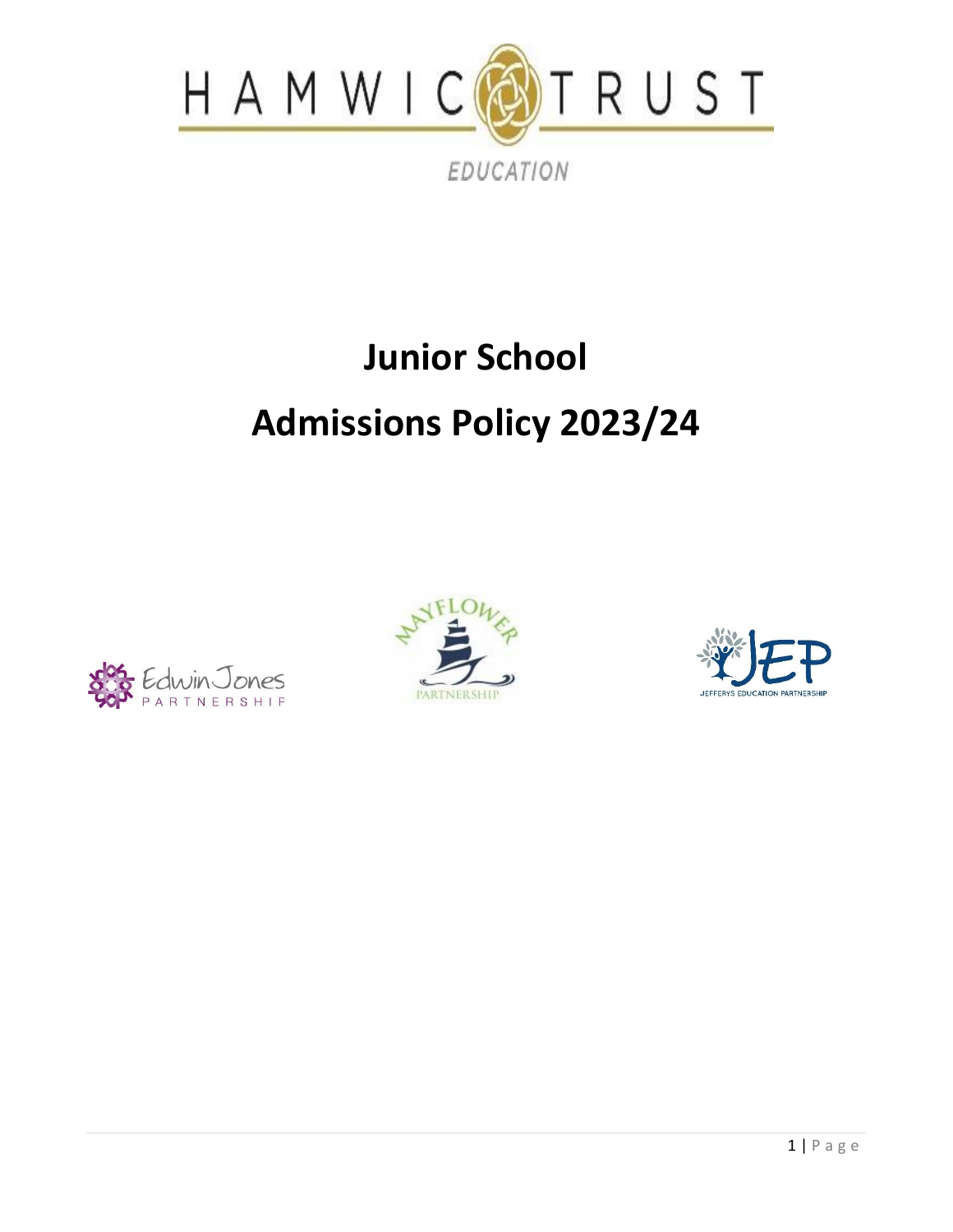# **Section 1: Introduction**

The Hamwic Education Trust (HET) is the Admission Authority for the schools listed in the table below. The Trust Board is responsible for determining the admissions policy and arrangements in line with the requirements of the School Standards & Framework Act 1998 and School Admissions Code. HET has delegated the processing of admissions to the individual school's governing body. This policy will be used to prioritise applications for Year 3 starting in September 2023 and for in-year admissions for the 2023/24 academic year for the schools listed below.

Parents may express up to three (3) preferences, listing them in the order in which they would accept them. All preferences will be considered and where more than one school could be offered, the parents will be offered a place for their child at the highest ranked of the schools that could be offered.

## **Published Admission Number**

The Published Admission Number (PAN) for each school is shown in the table below. Each school will admit up to the PAN into Year 3 in September 2023.

| <b>School Name</b>                | <b>PAN</b> |
|-----------------------------------|------------|
| Beechwood Junior School           | 90         |
| Hollybrook Junior School          | 60         |
| Shirley Junior School             | 90         |
| Sholing Junior School             | 90         |
| <b>Weston Park Primary School</b> | จด         |

# **Children with statements of special educational needs (SEN) / Education, Health and Care Plan (EHCP) that name the school**

Children with statements of special educational needs or EHCPs that name a school must be admitted to that school under the Education Act 1996 and with regard to the SEN Code of Practice. These children will be admitted to the named school, even if it is full, and are therefore outside the normal admission arrangements. As required by the Code these children will count as part of the Published Admission Number (PAN) for the school.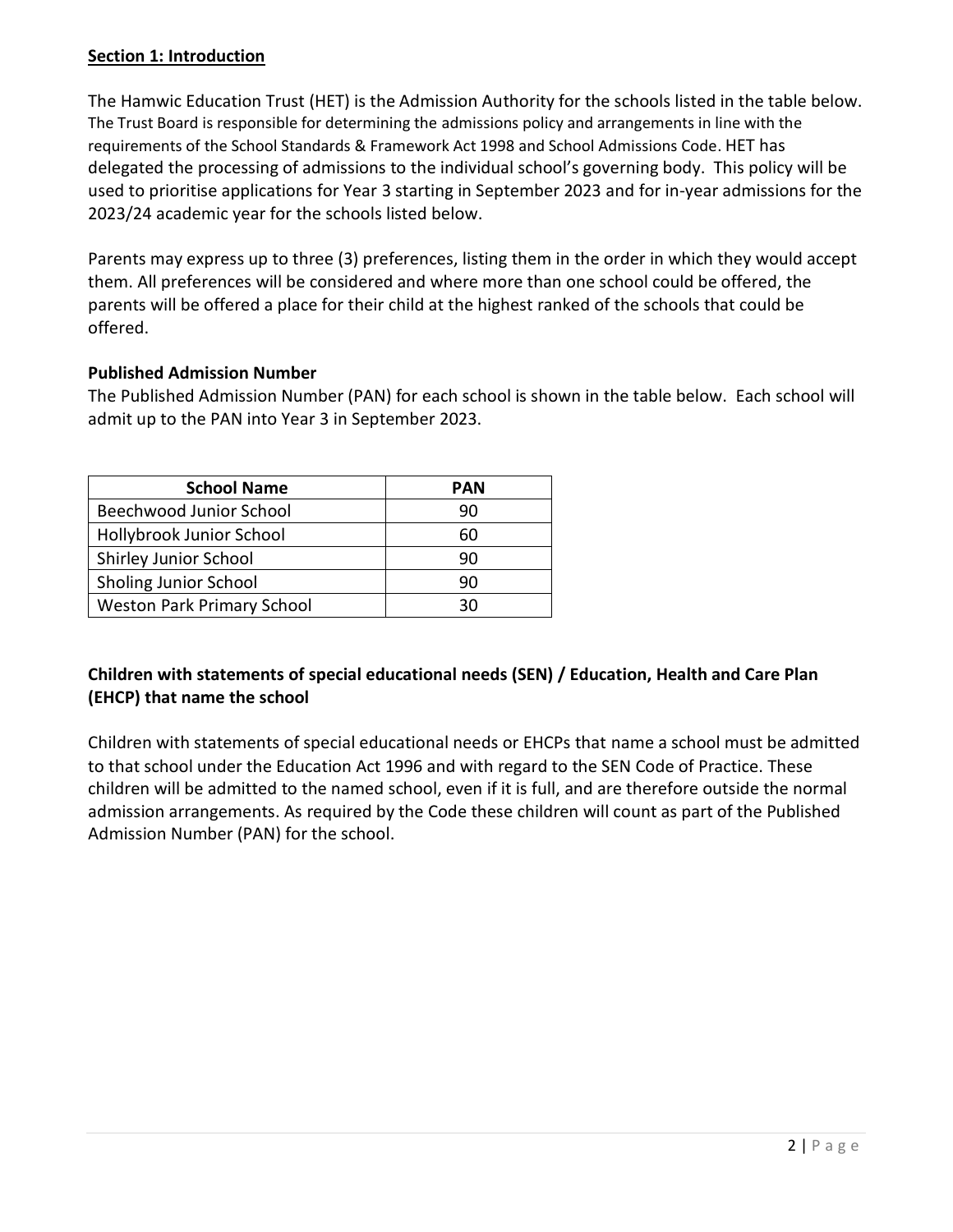## **Section 2: Oversubscription Criteria**

All explanatory notes are in section 3 on page 4.

Applications submitted by 15 January 2023 will be dealt with first. If the number of applications submitted by 15 January 2023 is greater than the PAN for a school, admissions to the school will be decided according to the following priorities:

- 1. Children in public care (looked after children) and previously looked after children as defined by section 1.7 of the School Admissions Code 2021.
- 2. Children subject to a child protection plan.
- 3. Children who have a brother or sister already on the roll of the school who will continue to attend that school for the following year – see Explanatory Note 1.
- 4. Children attending the linked infant school see Explanatory Note 2.
- 5. Children who live outside the school's designated catchment area and are children of qualified teaching staff employed at the school for two or more years at the time of application and/or the member of staff is recruited to fill a vacant post for which there is a demonstrable skill shortage.
- 6. Children living closest to the school based on the shortest practicable walking distance using public roads and foot paths – see Explanatory Note 3.

If the school is oversubscribed from within any of the criteria, then distance, as defined in Explanatory Note 3 will be used to prioritise applications. Should there be two or more identical distances requiring prioritisation, this will be done by drawing lots.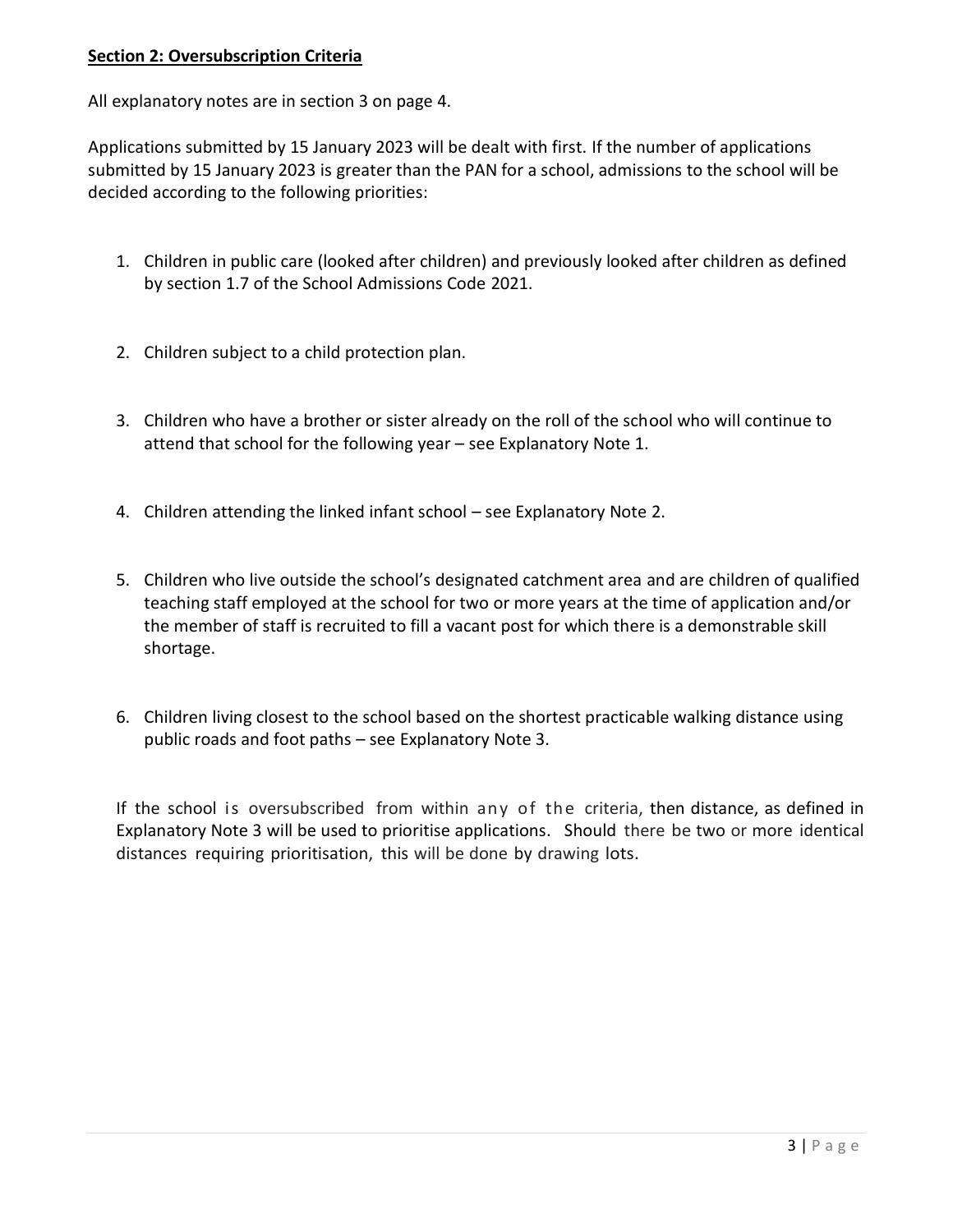#### **Section 3: Oversubscription Criteria Explanatory Notes**

- 1. **Sibling**: A sibling is defined as a brother or sister including half, step, or foster or adoptive brother or sister, living within the same family unit at the same address. In the case of applications for places at infant schools a sibling at the linked junior school will count as a sibling at the infant school – see Explanatory Note 2 for linked infant schools.
- 2. **Linked Infant Schools**: the table below shows which infant schools are linked to each junior school using this policy:

| <b>Junior School</b>              | <b>Linked Infant School</b>    |
|-----------------------------------|--------------------------------|
| Beechwood Junior School           | <b>Glenfield Infant School</b> |
| Hollybrook Junior School          | Hollybrook Infant School       |
| <b>Shirley Junior School</b>      | <b>Shirley Infant School</b>   |
| Sholing Junior School             | Sholing Infant School          |
| <b>Weston Park Primary School</b> | Weston Shore Infant School     |

3. **Distance**: Distances are measured based on the shortest practicable walking distance using public roads and footpaths. Distances are measured from home to school. These are calculated using a computerised mapping system that uses data supplied by Ordnance Survey. Distances are measured from the point designated in the system as the home address to the point designated in the system as the mid-point of the nearest open gate to the school, using public roads and footpaths.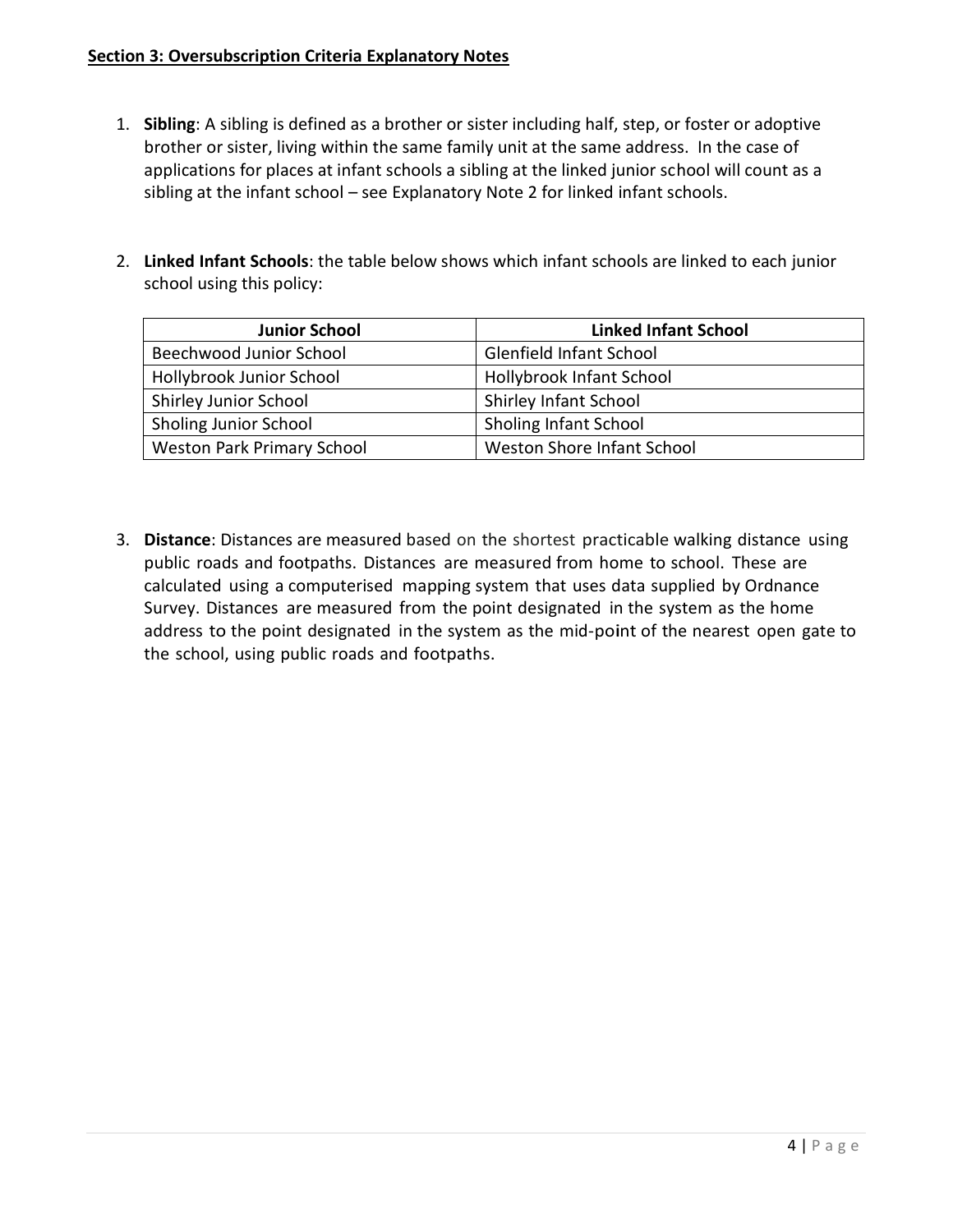#### **Section 4: General admission arrangements**

#### **Late Applications**

The closing date for applications is 15 January 2023. Applications received after that date will be late applications. If the school has places available after admitting all on-time applications, late applications will be considered in·accordance with the priorities set out above.

#### **Waiting Lists**

If a place cannot be offered at the preferred school, unsuccessful applicants will automatically be placed on the waiting list. If places become available, children on the waiting list will be offered them according to the priorities set out above and any previous offer of a school place will be withdrawn. The length of time on the waiting list cannot be taken into account. Unsuccessful late applications will be treated in the same way as unsuccessful on-time applications and placed on the waiting list according to the priorities set out in section 2 of this policy. Each time a child is added to the waiting list, the waiting list will be re-ranked according to the Admissions Policy criteria. The waiting list will be held until 31st July 2024. Any parent wishing to remain on the waiting list after this date will need to make a new in-year application to the school.

#### **Admission of children outside their normal age group.**

Parents may request that their child is admitted outside their normal age group, for example, if the child is gifted or talented or has experienced problems such as ill health, or they are summer born and were admitted to Year R outside the normal age group. Parents of summer-born children for whom education outside normal age group was previously agreed will be required to make a new request for entry into junior school. This should be done as if the child is placed in their correct year group. For example, a child who has been held back a year (decelerated) should be making a new request in Year 1.

Any parent wishing to apply for a place outside their normal age group should read the 'Guidance on the education of children outside normal age group' document available on the Southampton City Council website, which explains the procedures that need to be followed, and complete the relevant application form. All requests will be considered on their merits by the governing body taking account of the parent's view and the views of the headteacher.

For all requests it is vital to understand that at each transition (starting reception, moving from infant to junior, primary to secondary, secondary to college, in-year admissions) the decision whether to maintain the placement in a younger or older year group must be made by the admission authority for the school. As such, there is no guarantee that it will continue throughout the child's education and a new parental request must be made before each transition. As a general rule, requests should only be made once per phase transfer, unless there has been a significant change in circumstances.

#### **In Year Admissions (applying for a school place** *during* **an academic year)**

This admissions policy will also be used to prioritise applications for in-year admissions for the 2023/24 academic year. Parents wishing to make an in-year application should apply on-line through the Southampton City Council website: [www.southampton.gov.uk/admissions](http://www.southampton.gov.uk/admissions)